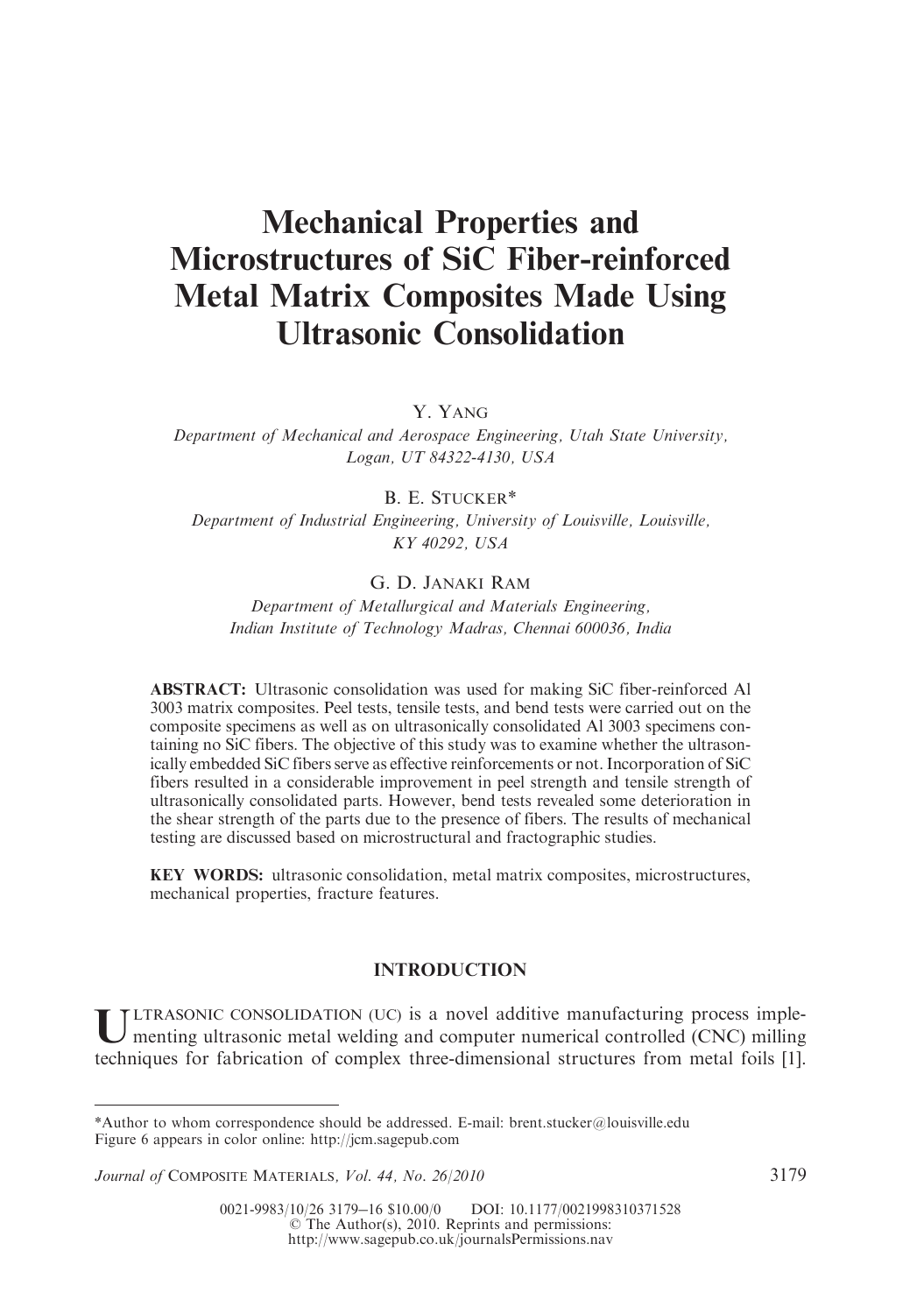Previous investigations have demonstrated the unique capabilities of this process in fabricating multifunctional structures with high dimensional accuracy and desirable surface finish, including objects with complex internal features, objects made up of multiple materials, and objects integrated with wiring, electronics, and fiber optics [2-4].

UC is conducted on a machine tool, which was commercially introduced by Solidica Inc., in the year 2000. The Solidica Formation<sup>TM</sup> UC machine incorporates an ultrasonic metal welding head, a 3-axes milling head, a foil feeding apparatus, and a software program to automatically generate tool paths for metal foil deposition and machining. In UC, a three-dimensional CAD model of the part to be built is initially generated. A computer software program slices the CAD model into a number of horizontal layers. These layers are systematically deposited one over another to make the part. Typically, the layer thickness is same as the thickness of the metal foil used, but in certain instances it is advantageous to mill the layer to a different thickness after each layer is deposited [5]. The width of the foil is typically 25 mm.

Figure 1 illustrates the basic principle of UC. In this process, a rotating sonotrode travels along the length direction of a metal foil placed over a substrate. The foil is held closely in contact with the substrate by applying a normal force via the rotating sonotrode. The sonotrode oscillates transversely to the direction of travel at a frequency of 20 kHz and at a user-set oscillation amplitude, while traveling over the metal foil. The combination of normal and oscillating shear forces results in dynamic interfacial stresses at the foil-substrate interface [1,6]. The stresses produce elastic-plastic deformation of surface asperities, which breaks up the surface oxide layer, producing metallurgical bonding across the clean metal surfaces. After depositing a strip of foil, another foil is deposited adjacent to it if necessary. This operation repeats until a complete layer is deposited. After depositing a certain number of layers (called a level), a computer controlled milling head shapes the layer(s) to the desired geometry. Four layers per level is the default setting for machining, that is, a milling operation occurs after depositing four layers of metal foils. Once the level is shaped to its contour, machining chips are blown away using compressed air and foil deposition starts for the next layer.



Figure 1. *Schematic of the UC process.*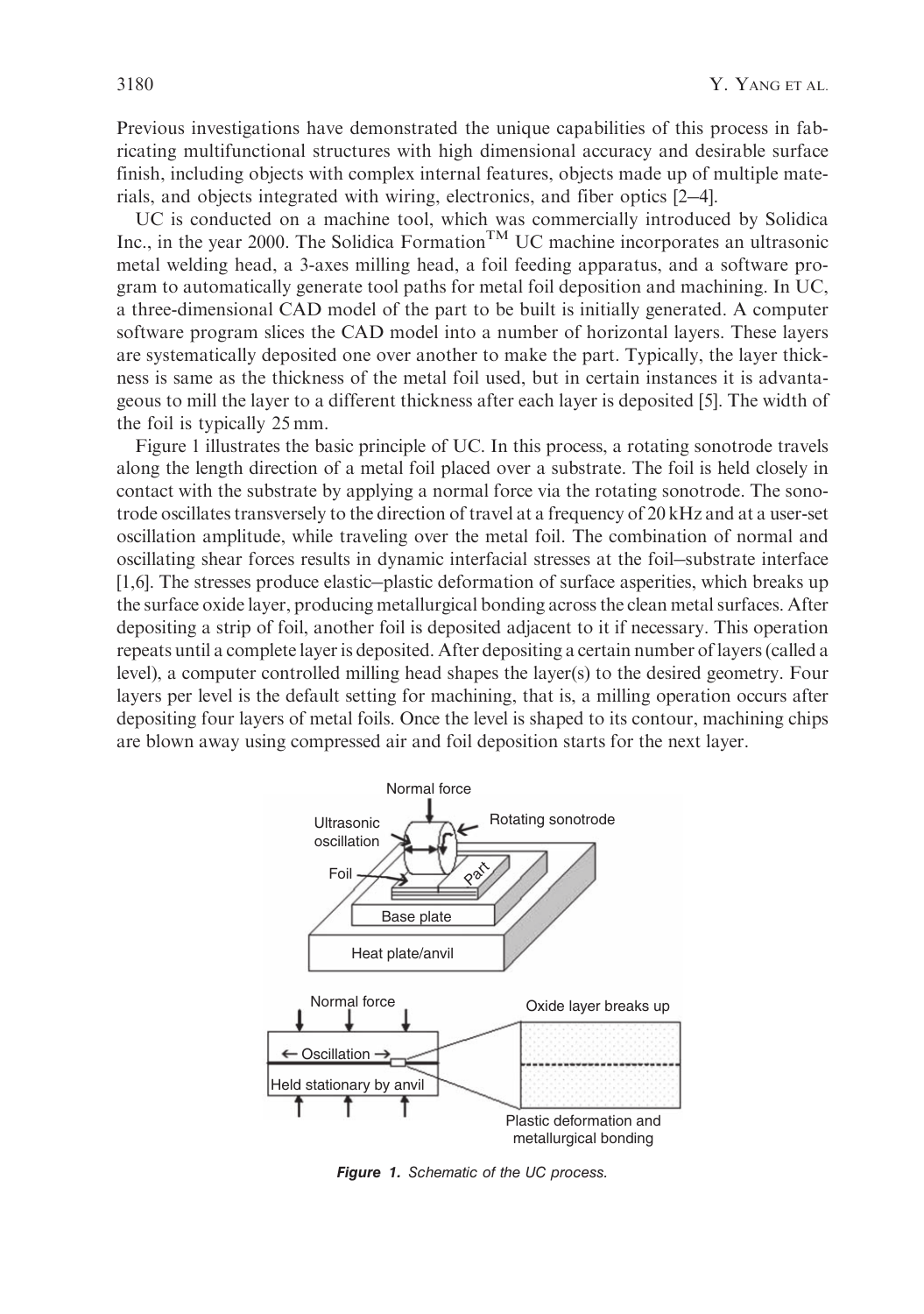Researchers have successfully embedded SiC fibers in Al matrices using UC, demon-

strating the suitability of this process for manufacturing fiber-reinforced metal matrix composite (MMC) parts [7-9]. The available information in this regard primarily deals with optimization of UC process parameters for good fiber embedment [8,9]. Some information is available on fiber-matrix interface microstructures, which suggests that fibers are mechanically entrapped in metal matrices during UC [10,11]. However, practically no published data are available on the mechanical properties of UC-produced MMC parts. Thus, whether UC-fabricated MMC parts possess adequate mechanical properties or not is still a question that needs to be addressed. In view of the above, an attempt is made in this study to investigate the mechanical properties of UC-fabricated MMC specimens using peel tests, tensile tests, and three-point bend tests.

#### EXPERIMENTAL PROCEDURE

The materials used in this investigation were: (1) Al alloy 3003 foils in H18 temper (nominal composition by wt%: Al-1.2Mn-0.12Cu; 150  $\mu$ m thick and 25 mm wide) and (2) SiC fibers (100  $\mu$ m in diameter). The SiC fibers contained a 10  $\mu$ m diameter tungsten core and a 1  $\mu$ m thick carbon coating on the outer surface of the fiber. Al 3003 specimens were fabricated without and with embedded SiC fibers (hereafter referred as Type I and Type II specimens, respectively) in identical geometries for each of the three mechanical tests using a Formation<sup>1M</sup> UC machine equipped with a sonotrode of 140 mm in diameter.

# Fabrication of Peel Test Specimens

Type I specimens for peel tests were fabricated using the following procedure (Figure 2). Initially, a single Al 3003 foil was fully consolidated to the substrate and machined to 125 mm in length. Next, another Al 3003 foil was deposited on the first foil, purposefully leaving a 25 mm offset (unwelded portion) at each end. Type II specimens were fabricated in a similar manner, but with three SiC fibers embedded between the first and the second Al foils.

The process parameters used for fabricating both types of specimens were: oscillation amplitude 13  $\mu$ m; welding speed 32 mm/s; normal force 1450 N; and substrate temperature 150°C.



Figure 2. *Fabrication procedure for peel test specimens.*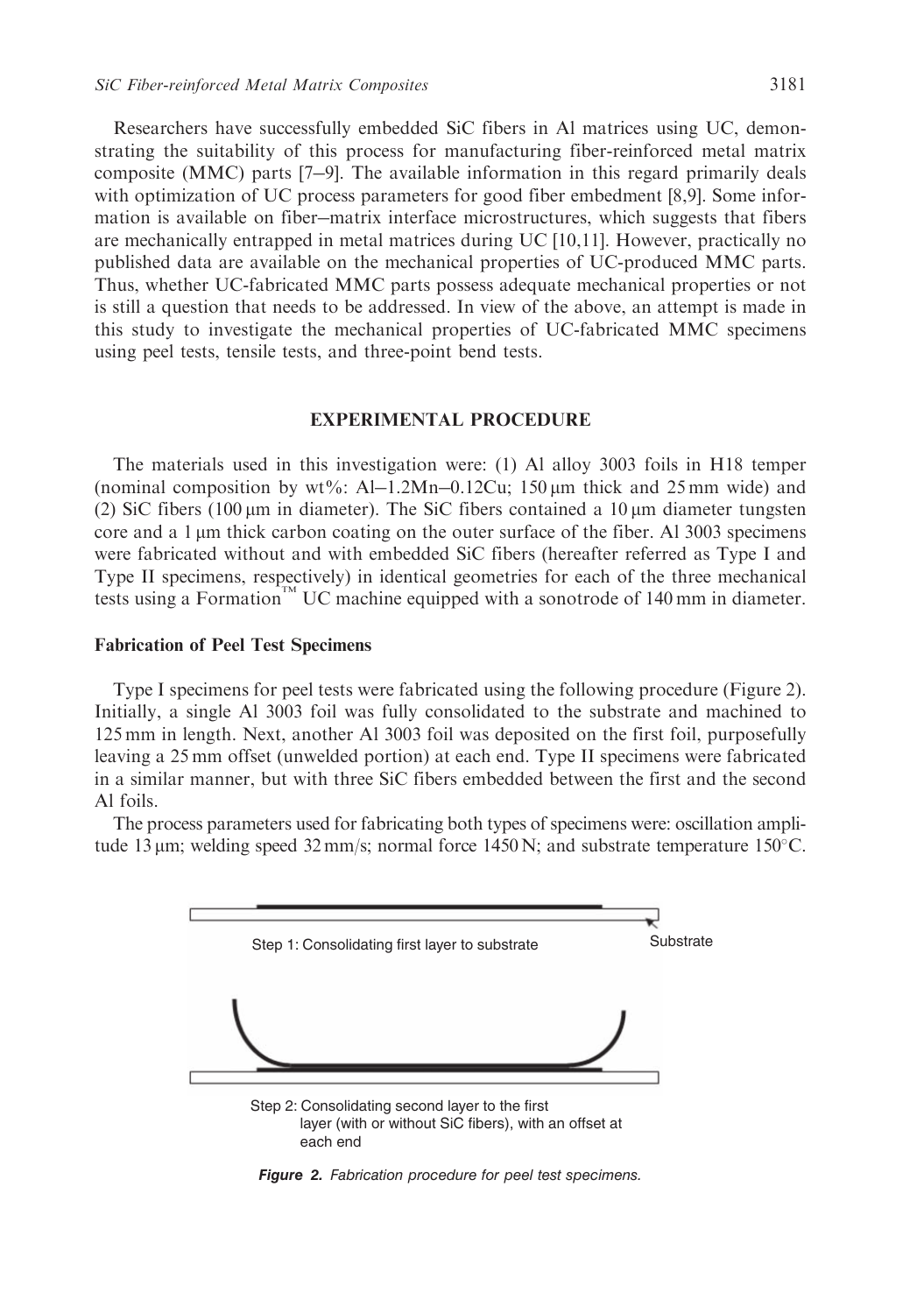UC parts made from  $150 \mu m$  thick Al 3003 foils using the above-mentioned combination of process parameters typically show an average linear weld density (LWD) of 60% [5]. This combination of process parameters, rather than the optimum ones reported in a previous publication [5,9], was deliberately used to facilitate examination of possible enhancement of foil-foil bond strength due to presence of SiC fibers in specimens with otherwise low LWD. Three specimens of Type I and Type II each were prepared for peel tests.

# Fabrication of Tensile Test Specimens

Tensile test specimens were designed and made according to ASTM D3552-96 standard (design F). Type I specimens were approximately 2.6 mm thick, which consisted of five levels (20 layers) of metal foils. The process parameters used for fabricating these specimens were: oscillation amplitude 16  $\mu$ m; welding speed 32 mm/s; normal force 1750 N; and substrate temperature 150°C. UC specimens made from 150  $\mu$ m thick Al 3003 foils using the aforesaid combination of process parameters typically show a high level of LWD [5].

Type II specimens had a geometry identical to Type I specimens and were made using the same combination of process parameters as Type I tensile specimens. In Type II specimens, the second, third, and forth levels contained SiC fibers (along the specimen length). Each of these three levels contained four SiC fibers (two fibers embedded between the first and the second layers and two more between the third and the fourth layers). No fibers were embedded in the first and fifth levels. Three specimens of Type I and Type II each were prepared for tensile tests.

#### Fabrication of Bend Test Specimens

Three-point bend test specimens ( $14 \times 10 \times 2.6$  mm<sup>3</sup>) were made according to ASTM D2344-84, which contained five levels (20 layers) of metal foils. The process parameters used for fabricating the bend test specimens were identical to those used for the tensile test specimens. Once again, Type I and Type II specimens had a geometry identical. In Type II specimens, SiC fibers were embedded in the same manner as described for the tensile test specimens. Twenty Type I and twelve Type II specimens were prepared for the bend tests.

# Mechanical Testing

In earlier studies, peel tests were used for evaluating the bond strength between ultrasonically consolidated metal foils [2,7]. In this study, peel tests were conducted to ascertain the influence of embedded SiC fibers on the bond strength between the ultrasonically consolidated metal foils. These tests were conducted on a standard tensile testing machine using a custom-designed fixture, as shown in Figure 3. During testing, the specimen to be tested was placed on the fixture, which was rigidly attached to the upper jaw of the tensile machine. The free end of the metal foil was placed between the rollers of the fixture and clamped to the lower jaw of the tensile machine. The upper jaw was set to move upward at a speed of 0.05 mm/s so that, during the upward motion of the fixture, the metal foil peels off the substrate. A load cell, which was attached to the lower jaw, was used to record the loading history. Totally, six tests were conducted for both Type I and Type II specimens.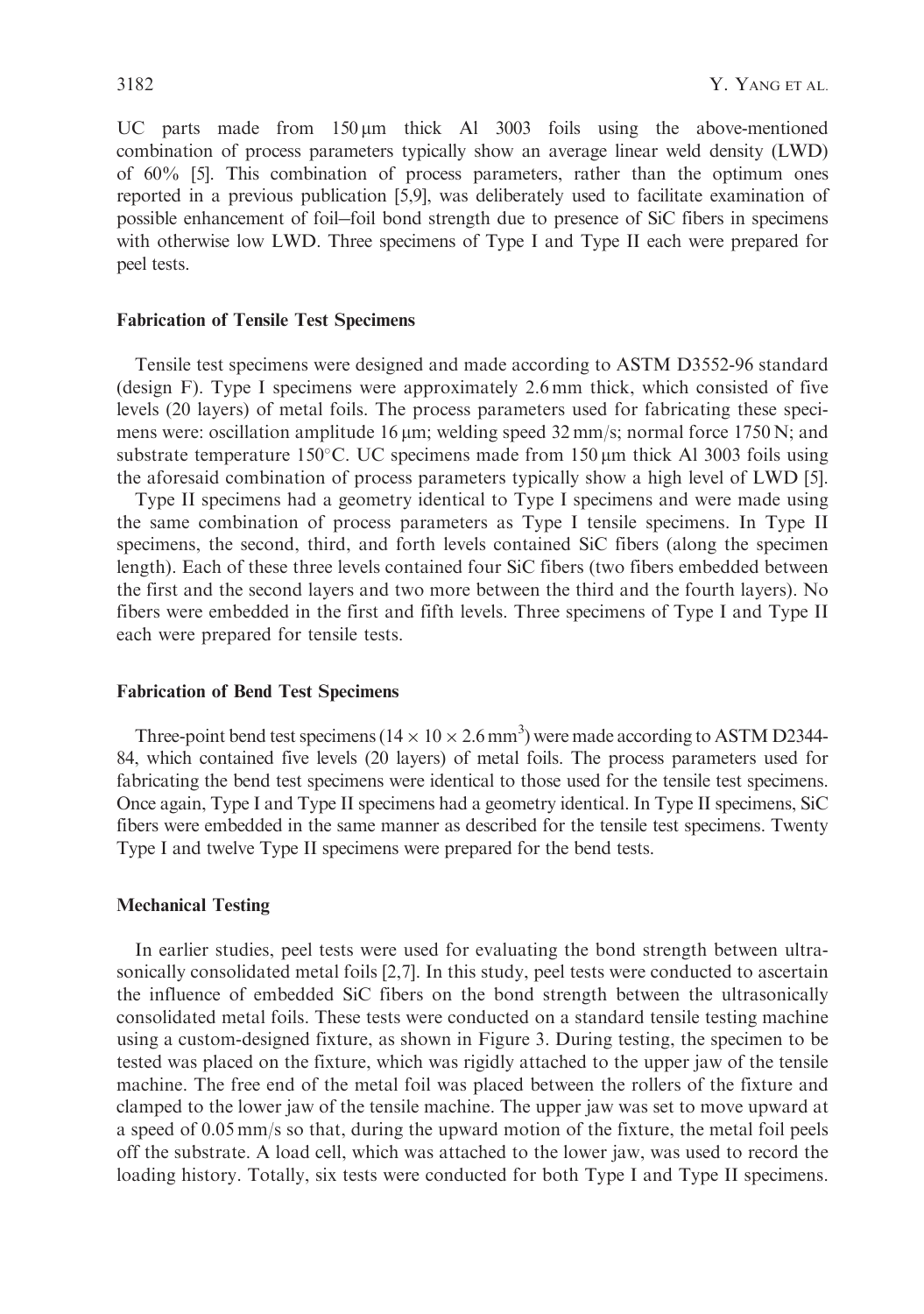

Figure 3. *Setup for peel tests.*

Tensile tests were conducted on a standard tensile machine using a crosshead travel speed of 0.017 mm/s (1 mm/min). Only the ultimate tensile strength (UTS) of the specimens was measured.

Three-point bend tests were conducted on a standard tensile test machine using a custom-designed fixture (Figure 4), following the ASTM D2344-84 procedures. The span length between the support rollers was 10 mm, which is approximately four times the specimen thickness. During testing, load was applied through the upper loading roller by downward motion of the crosshead of the tensile machine. A crosshead travel speed of 0.017 mm/s (1 mm/min) was used. A load cell, which was attached to the loading roller, was used to record the loading history.

# RESULTS AND DISCUSSION

# Microstructural Analysis

Figure 5 shows a typical microstructure of ultrasonically embedded SiC fiber between Al 3003 foils [9]. As can be seen, there were no physical gaps around the fiber, indicating a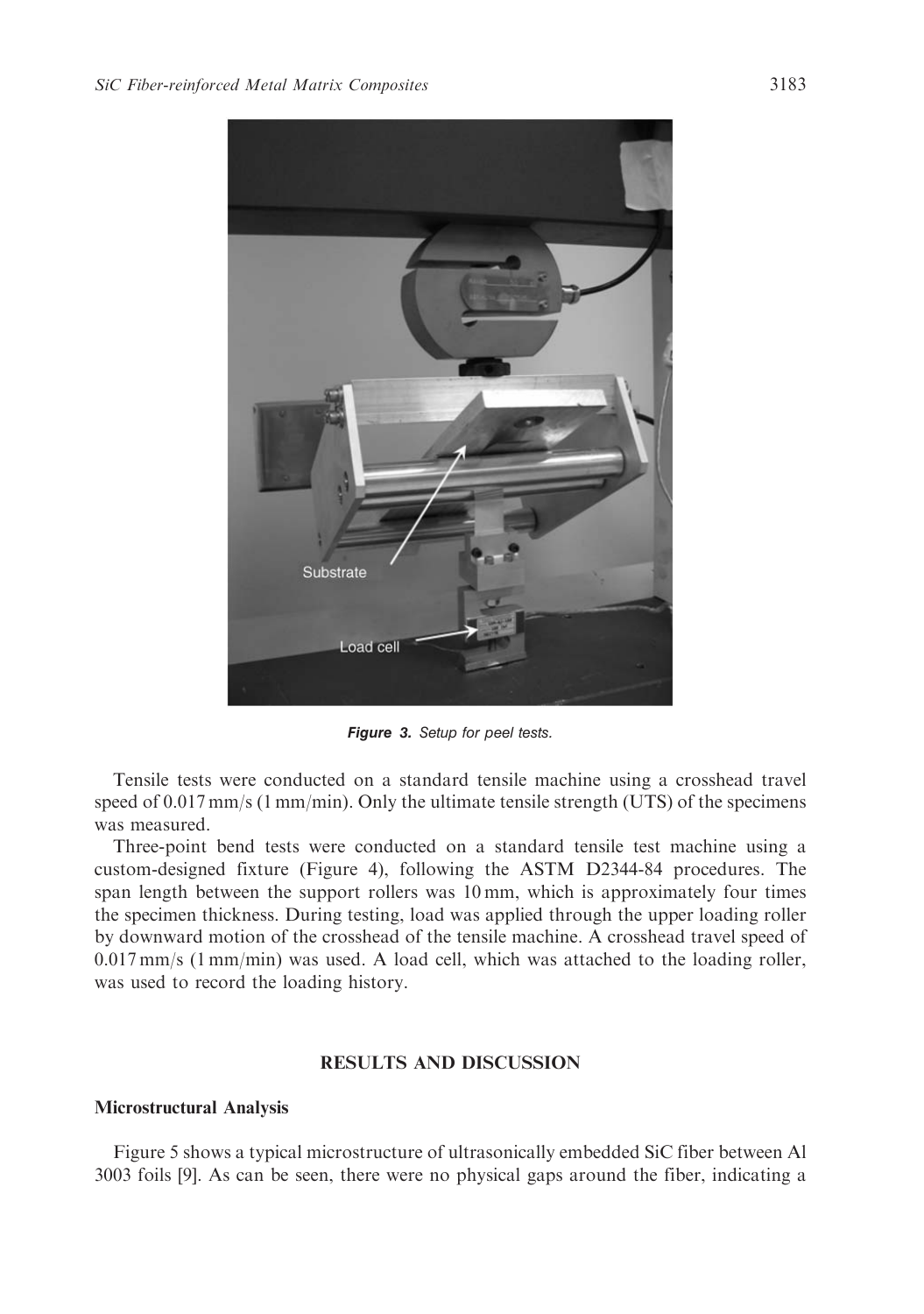

Figure 4. *Setup for three-point bend tests.*



Figure 5. *SEM picture of an embedded SiC fiber between Al 3003 foils [9].*

sound fiber embedment. The cavity between the metal foils introduced by placing a SiC fiber between them was fully filled by the matrix materials, which indicates that the matrix materials in the vicinity of the embedded fiber experienced significant plastic deformation during UC. In a recent study dealing with ultrasonic embedment of SiC fiber in Al 3003 matrices, Li and Soar [10] noticed severely deformed grains and subgrains in the matrix material close to the embedded fibers. The enhanced plastic deformation of the matrix material due to the presence of SiC fibers also facilities good bond formation between the metal foils, even with process parameters which do not promise such good bonding [9]. The mechanical properties of UC-fabricated MMC parts depend on foil-foil and foil-fiber bonding. Good bonding provides effective load transfer from the relatively weak matrix material to the stronger reinforcements (i.e., the embedded SiC fibers), and consequently improves the strength of the parts.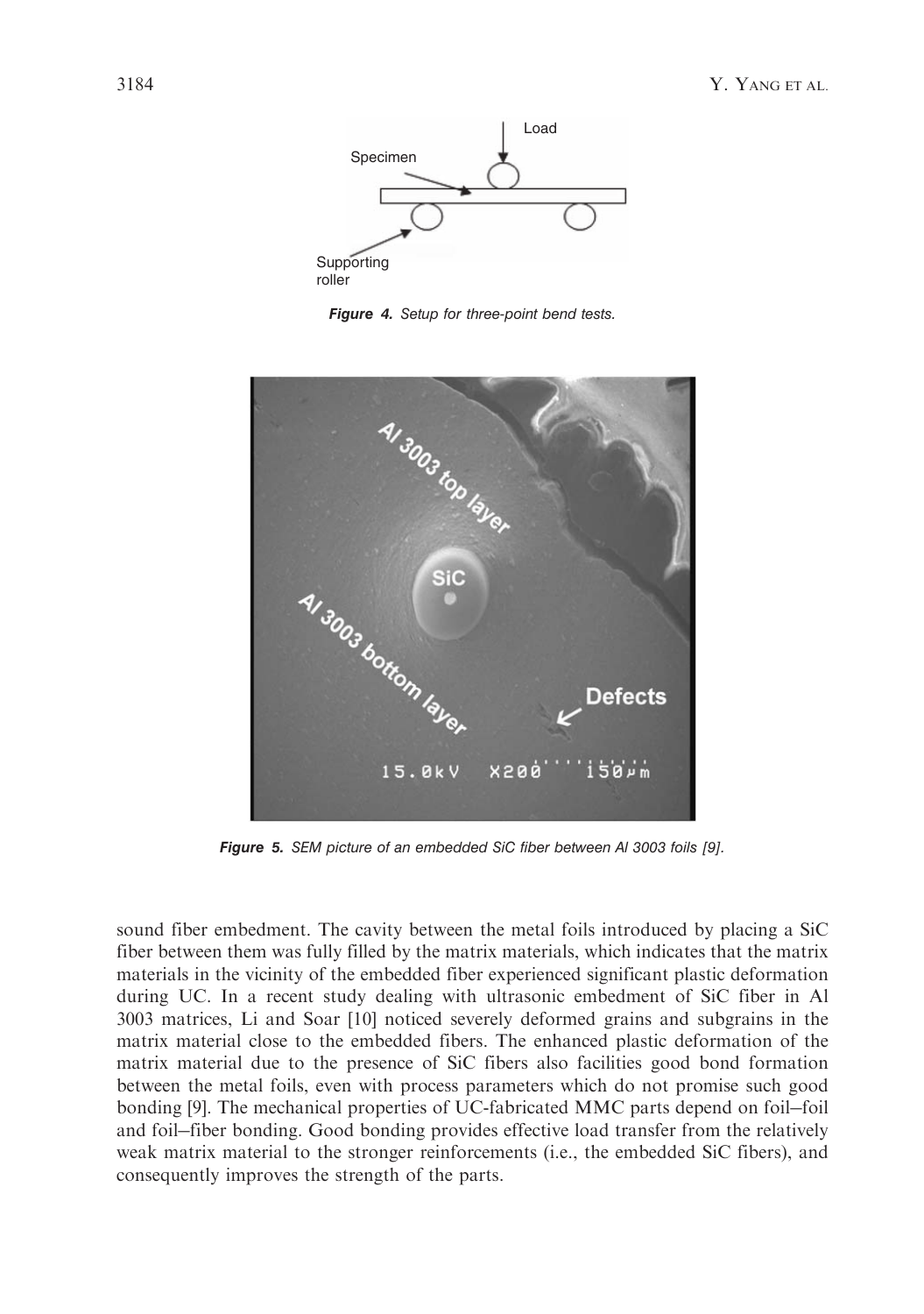

Figure 6. *SEM*-*EDS area maps.*

Energy dispersive spectroscopy (EDS) studies were carried out on the composite specimens (Figure 6). As can be seen, there was no evidence of significant elemental diffusion across the fiber-matrix interface. Similar findings were reported in an earlier study by Kong  $[7]$ , in which SiC fibers were embedded between aluminum foils  $(100 \mu m)$  thick) using an ultrasonic seam welder equipped with a 50 mm diameter sonotrode.

#### Peel Tests

In peel tests, the load at which the top foil begins to peel off, termed 'peeling load,' can be taken as a measure of the foil-foil bond strength. The results of peel tests are listed in Table 1. The same are graphically shown in Figure 7 as well. As can be seen in Figure 7, the mean peeling load of Type II specimens was higher than that of Type I specimens, indicating enhanced foil-foil bonding due to the presence of SiC fibers. Since the peel test data showed a high degree of scatter, a hypothesis test for the difference in the means of the peeling loads for the two types of specimens (two-sample  $t$ -test) was conducted. The results of this t-test are given in Table 2. The p-value was 0.022, which was smaller than the chosen  $\alpha$ -level of 5%. This confirms that the peeling loads of Type I specimens are statistically lower than the peeling loads of Type II specimens at a confidence level of 95%.

An SEM picture of a peeled metal foil from a Type II specimen is shown in Figure 8. As marked on the picture, four distinct zones with different surface features were noticed on the peeled foil. Zone I was an area relatively far from the embedded fiber. The presence of fiber did not seem to significantly influence the foil-foil bond formation in this zone. Thus, the foil-foil bonds formed in Zone I of Type II specimens were the same as the bonds created between the metal foils in Type I specimens. Two kinds of surface topologies were observed in Zone I, a rough surface and a smooth surface (Figure 8(a)). The rough surfaces correspond to the areas where bonds were formed during UC and destroyed during the peel test. A picture of this rough area at higher magnification is shown in Figure 8(b), in which ductile fracture features are evident. The smooth surfaces in Zone I were the areas where the metal foils did not bond during UC. Since, as mentioned previously, the process parameters used for the fabrication of peel test specimens were intended to produce a LWD of 60%, it was expected that about 40% of the overall area away from the fibers would be unbonded after UC.

Zones II and III are areas where the metal foils were well bonded without any unbonded areas or defects. As illustrated in Figure 5, there is a region of enhanced bonding near the fiber, and this region encompasses both Zones II and III. In UC, interfacial foil materials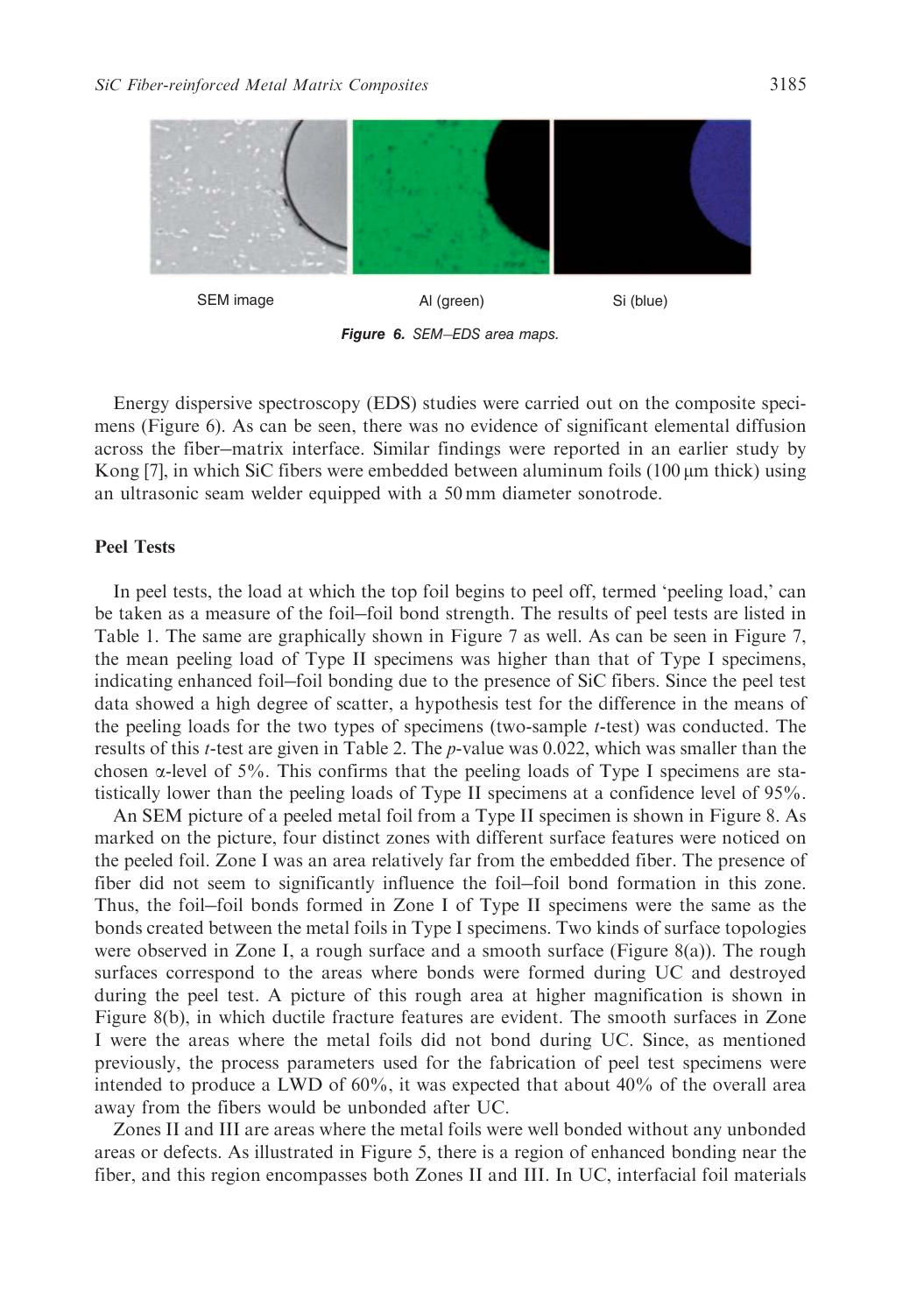| <b>Specimen ID</b> | Peeling load (N) |                |  |
|--------------------|------------------|----------------|--|
|                    | Type I           | <b>Type II</b> |  |
|                    | 66               | 58             |  |
| 2                  | 56               | 58             |  |
| 3                  | 40               | 54             |  |
| 4                  | 30               | 62             |  |
| 5                  | 48               | 79             |  |
| 6                  | 52               | 94             |  |

Table 1. Peeling loads of Type I and Type II specimens.



Figure 7. Results of peel tests ( $\Delta$ : result for an individual specimen,  $\blacksquare$ : mean value for each type of *specimen).*

Table 2. Two-sample t-test for peeling loads of two types of specimens.

| <b>Type</b>  | Number of specimens | Mean | <b>Standard deviation</b> | Standard error of mean |
|--------------|---------------------|------|---------------------------|------------------------|
|              |                     | 48.7 | 12.6                      | 5.1                    |
| $\mathbf{I}$ |                     | 67.5 | 15.7                      | 6.4                    |

*t*-Test of difference  $= 0$  (vs.  $\langle \cdot \rangle$ : *t*-value  $= -2.30$ , *p*-value  $= 0.022$ , and degree of freedom  $= 10$ .

experience plastic deformation caused by ultrasonic energy [11,12]. In this case, materials in the vicinity of the fiber (i.e., Zones II and III) experience higher stresses due to combined effects of ultrasonic energy and fiber embedment, than the ones in the regions away from the fiber (i.e., Zone I), which is only affected by ultrasonic energy. As a result, materials undergo enhanced plastic deformation in Zones II and III compared to Zone I. Plastic deformation is an essential condition for producing metallurgical bonding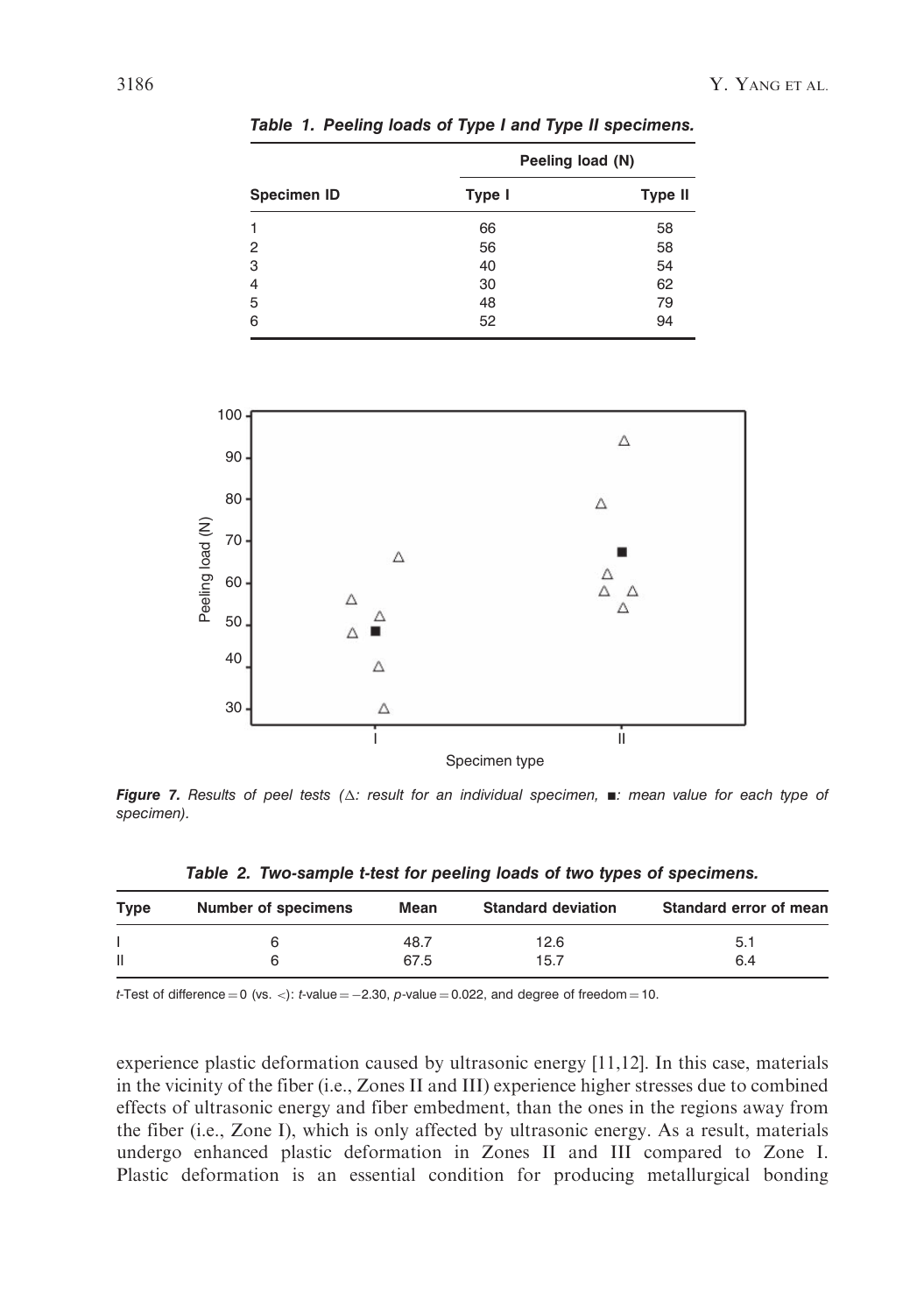

Figure 8. *(a) Failure surface of a peel test specimen, (b) Zone I at high magnification, (c) Zone III at high magnification, and (d) Zone IV at high magnification.*

during UC [11,12]. Plastic deformation facilitates closure of microvoids, which are created by putting two metal surfaces with a certain surface roughness together. Thus, the enhanced plastic deformation near the fiber produces excellent bonding in Zones II and III, which is likely the reason for the improved peeling loads of Type II specimens. In Zone II, ductile fracture features were observed (as in the case of the rough areas in Zone I, Figure 8(b)). In contrast, Zone III showed brittle fracture features (Figure 8(c)). A likely reason for this is excessive strain hardening in Zone III. As stated earlier, in the vicinity of an embedded fiber, the matrix material experiences higher stresses and, consequently, more severe plastic deformation. The stress concentration caused by the fiber decreases as a function of distance away from the fiber. Therefore, the matrix material in Zone III experiences larger plastic deformation and, consequently, higher work hardening than in Zone II, resulting in brittle fracture during the peel test. This is further supported by the work of Li and Soar [10], in which, using nanoindentation hardness tests, the matrix material immediately next to the embedded fiber was shown to have considerably higher hardness than the one in the regions away from the fiber. Another factor which might contribute to brittle fracture near the fiber may be a buildup of oxide fragments in the vicinity of the fiber, which is an area for future research [13].

Zone IV, as shown in Figure 8, corresponds to the groove created on the metal foil by the embedded fiber. The width of this groove was identical to the diameter of the embedded fiber. A higher magnification SEM picture of Zone IV is shown in Figure 8(d). The features in this zone were identical to the exterior surface features of the embedded SiC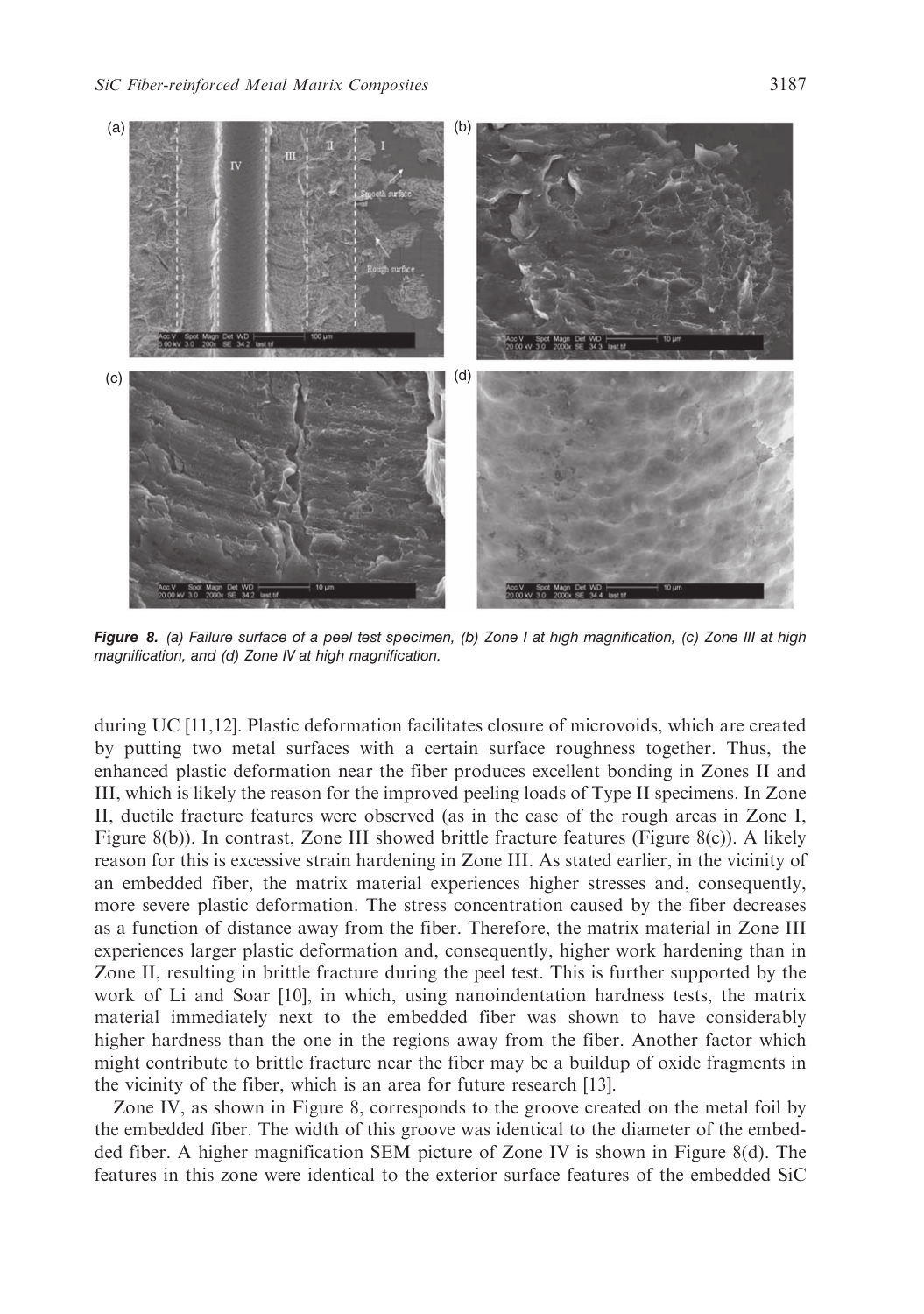fiber (shown in Figure 12(c)). The transference of the surface pattern from the exterior of the SiC fiber to the interior surface of the groove and the fact that no tearing or other failure features were found in this region confirms that the bonding between the fiber and matrix is mechanical entrapment rather than chemical or metallurgical bonding.

#### Tensile Tests

Typical tensile stress-strain curves of Type I and Type II specimens are shown in Figure 9. In general, four different phases can be observed during uniaxial tensile test of long-fiber-reinforced MMCs, which are: (1) both matrix and fibers deforming elastically, (2) matrix deforming plastically and fibers deforming elastically, (3) both matrix and fibers deforming plastically, and (4) failure of fibers followed by failure of matrix. In Figure 9, stages 1, 2, and 4 can be clearly seen in the stress-strain curve of Type II specimen. However, since SiC fibers are very brittle, stage 3 is not clearly seen in the figure.

The UTS values of Type I and Type II specimens are shown in Figure 10. Interestingly, both types of specimens showed a higher UTS value than the nominal UTS of Al alloy 3003 foil.

During UC, metal foils experience significant plastic deformation and work hardening [10,11,13], which result in the higher UTS of ultrasonically consolidated parts. Also, the mean UTS of Type II specimens was higher than that of Type I specimens due to the presence of SiC fibers in Type II specimens. This was expected, as the Young's modulus and strength of SiC fibers embedded within Type II specimens are much higher than those of the Al 3003 matrix.

Figure 11(a) shows typical fracture features of Type I specimens. As can be seen, delamination between the metal foils occurred during the tensile test. At higher magnifications,



Figure 9. *Tensile stress*-*strain curves of Type I and Type II specimens. Note: Arrow in the subfigure indicates failure of embedded SiC fibers.*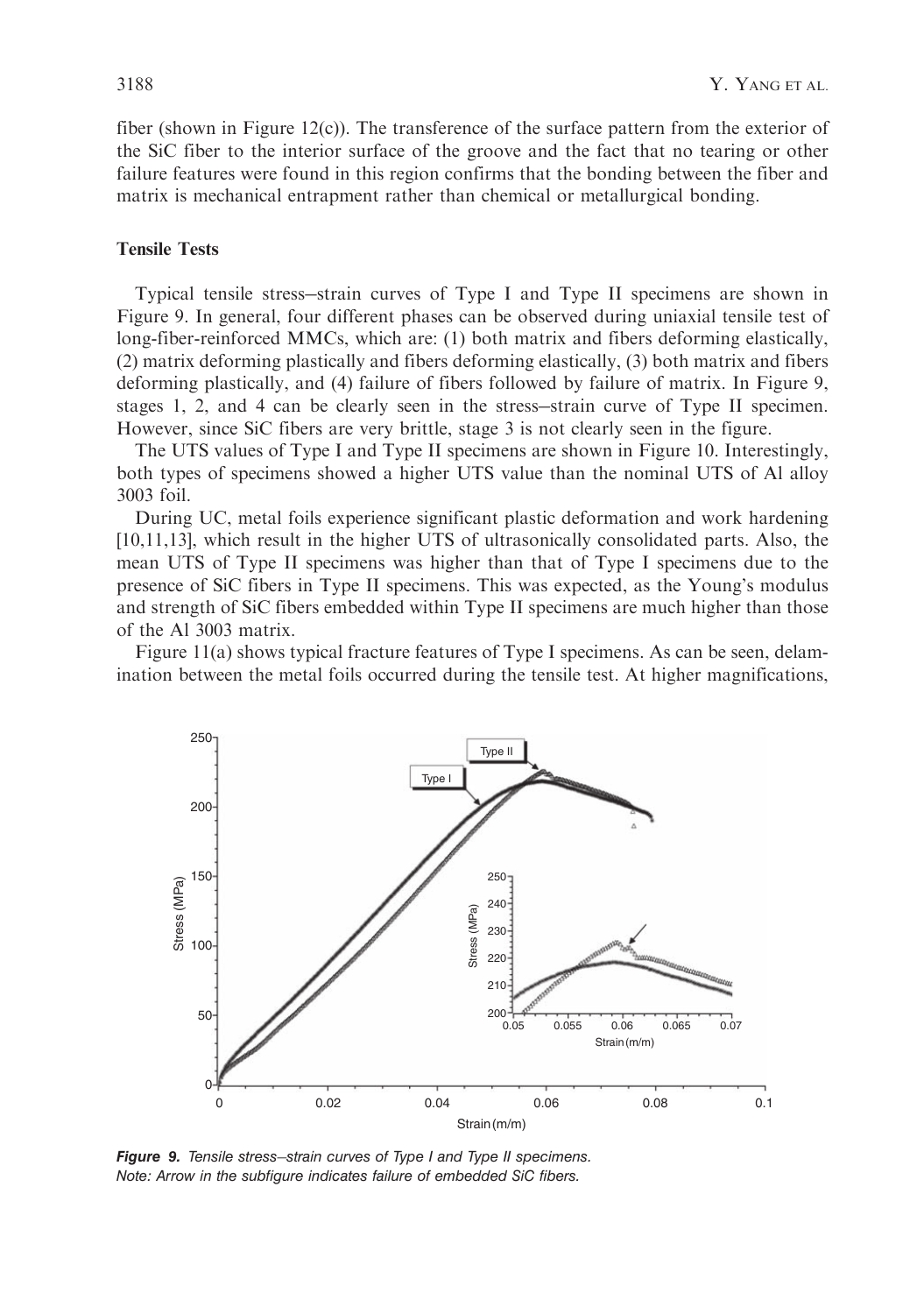ductile fracture features were evident in the fractured foils (Figure 11(b)). Figure 12(a) shows the facture surface of a Type II specimen. The embedded SiC fibers between the metal foils can be clearly seen. It is interesting to note that the foil-foil interfaces in the vicinity of embedded fibers did not delaminate during tensile testing, which, once again, evidences stronger foil-foil bonding due to the presence of fibers. On the other hand, as in the case of Type I specimens, regions away from fibers in Type II specimens showed foil-foil delamination (Figure 12(b)). The average UTS of Type I and Type II specimens were 219 and 226 MPa, respectively. While these numbers may not appear significantly different, there is a considerable improvement in the strength, given the low fiber volume fraction used in this study. In fact, the observed improvement is more than what rule of mixtures would predict (222MPa) (taking the average tensile strength of Type I specimens as the basis). This increase in the tensile strength above the rule of mixtures can be attributed to the enhanced bonding between the layers of the matrix material due to the presence of the fibers.

In Figure  $12(c)$ , the exterior surface of an embedded SiC fiber is shown at high magnification. As can be seen, the fiber surface features closely match with the surface features of the groove created on the metal foil in peel tested specimens (Figure 8(d)). Since the hardness of the SiC fiber is much greater than that of the Al matrix, under the application of normal force, the surface pattern of the SiC fiber is imprinted onto the surface of the softer matrix material. This clearly evidences that the fiber is mechanically entrapped between the foils during UC.

#### Three-point Bend Tests

In three-point bend tests, a factor termed interlaminar shear strength (ISS) was determined for each specimen to evaluate the bond strength between the ultrasonically



Figure 10. Results of tensile tests ( $\Delta$ : result for an individual specimen,  $\blacksquare$ : mean value for each *type of specimen).*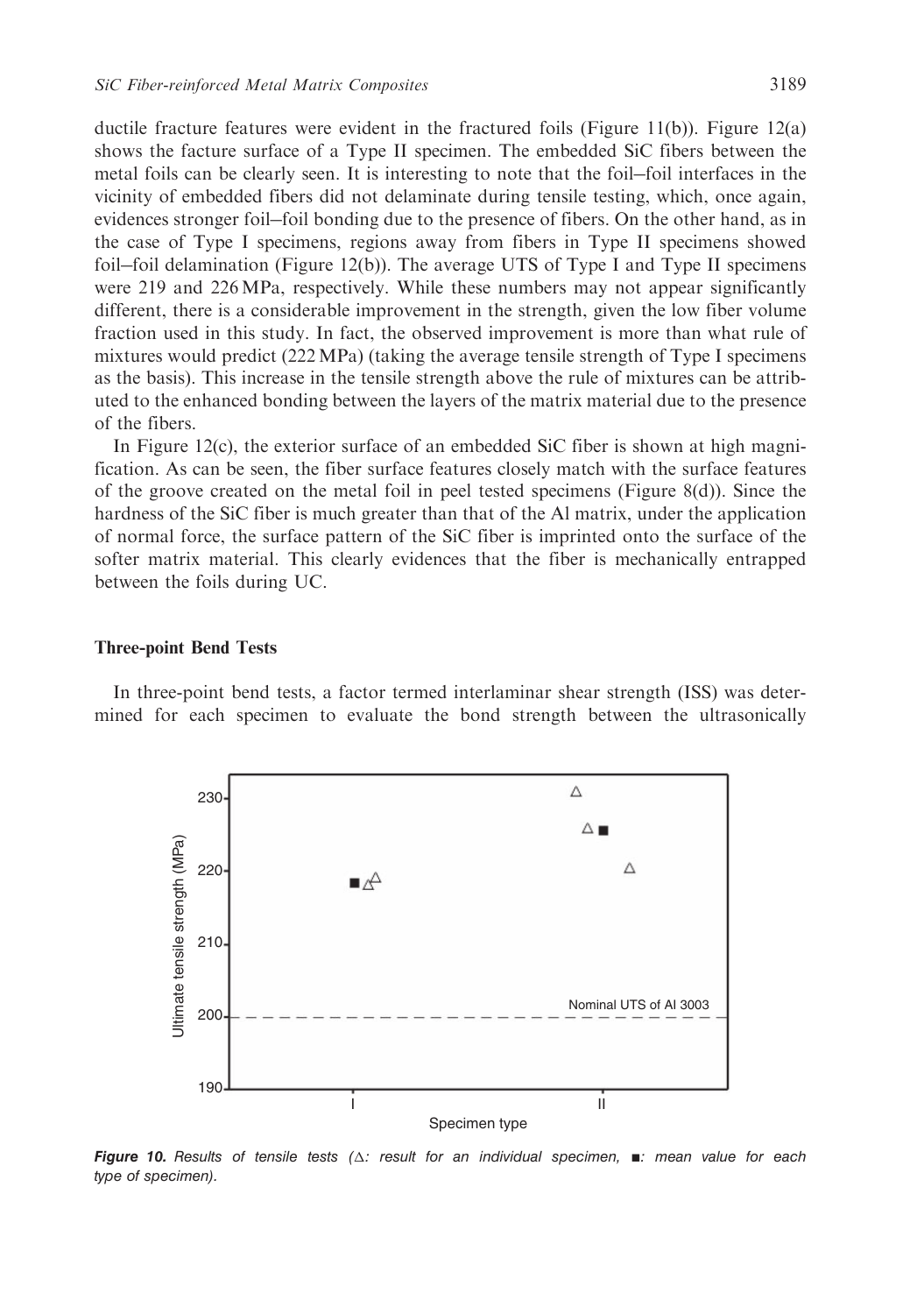

Figure 11. *Tensile fracture surface of a Type I specimen: (a) low magnification and (b) high magnification.*

consolidated metal foils under shear stresses. This factor was computed using the formula described in ASTM standard D2344-84:

$$
S_H = \frac{0.75 P_{\rm B}}{bd},
$$

where  $P_B$  was the breaking load (i.e., the maximum load the specimen could bear), b the width of specimen, and  $d$  the thickness of the specimen.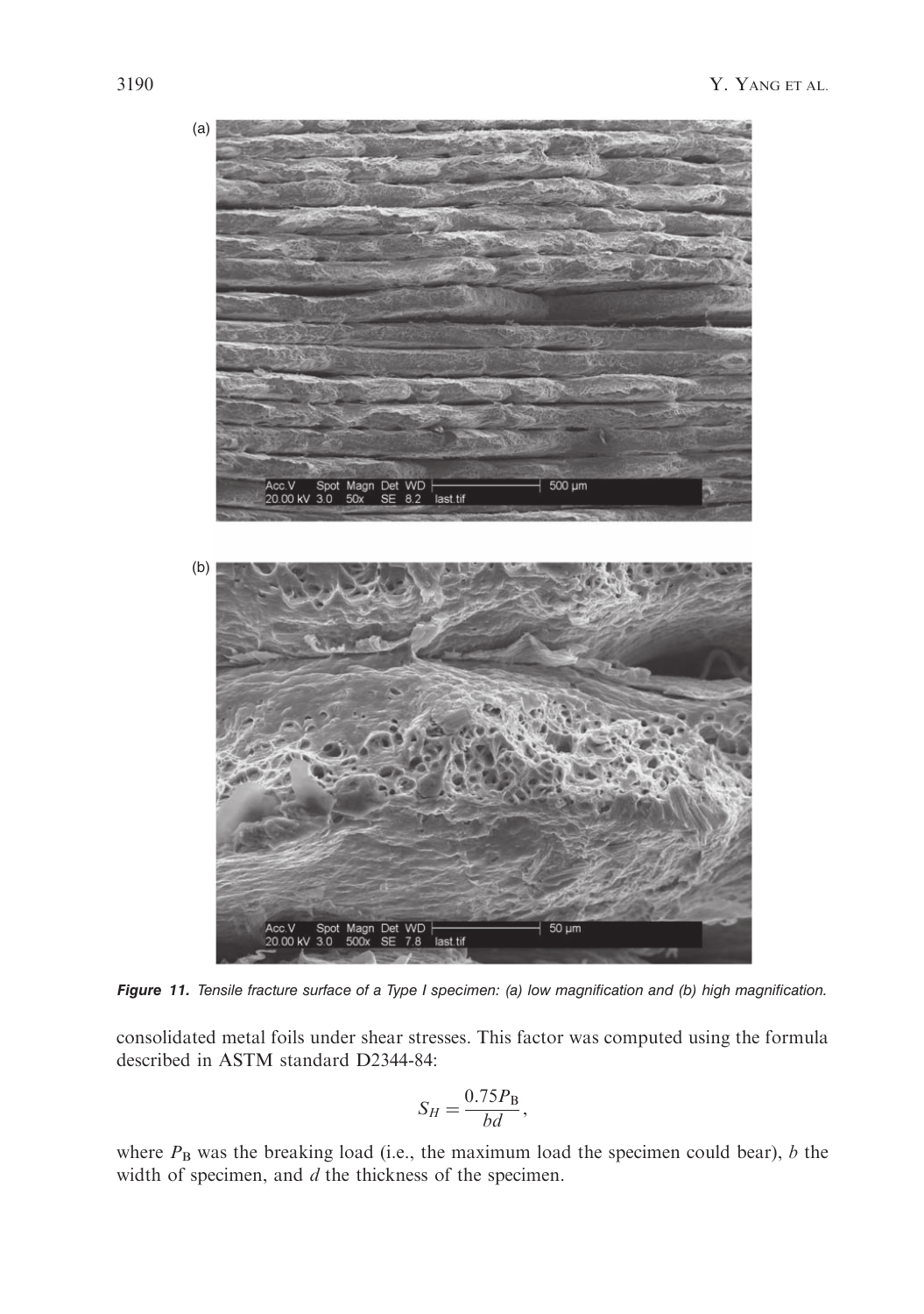

Figure 12. *Tensile fracture surface of a Type II specimen: (a) low magnification (arrow indicates enhanced bonding in the vicinity of the fiber), (b) high magnification, and (c) exterior surface of a SiC fiber at high magnification.*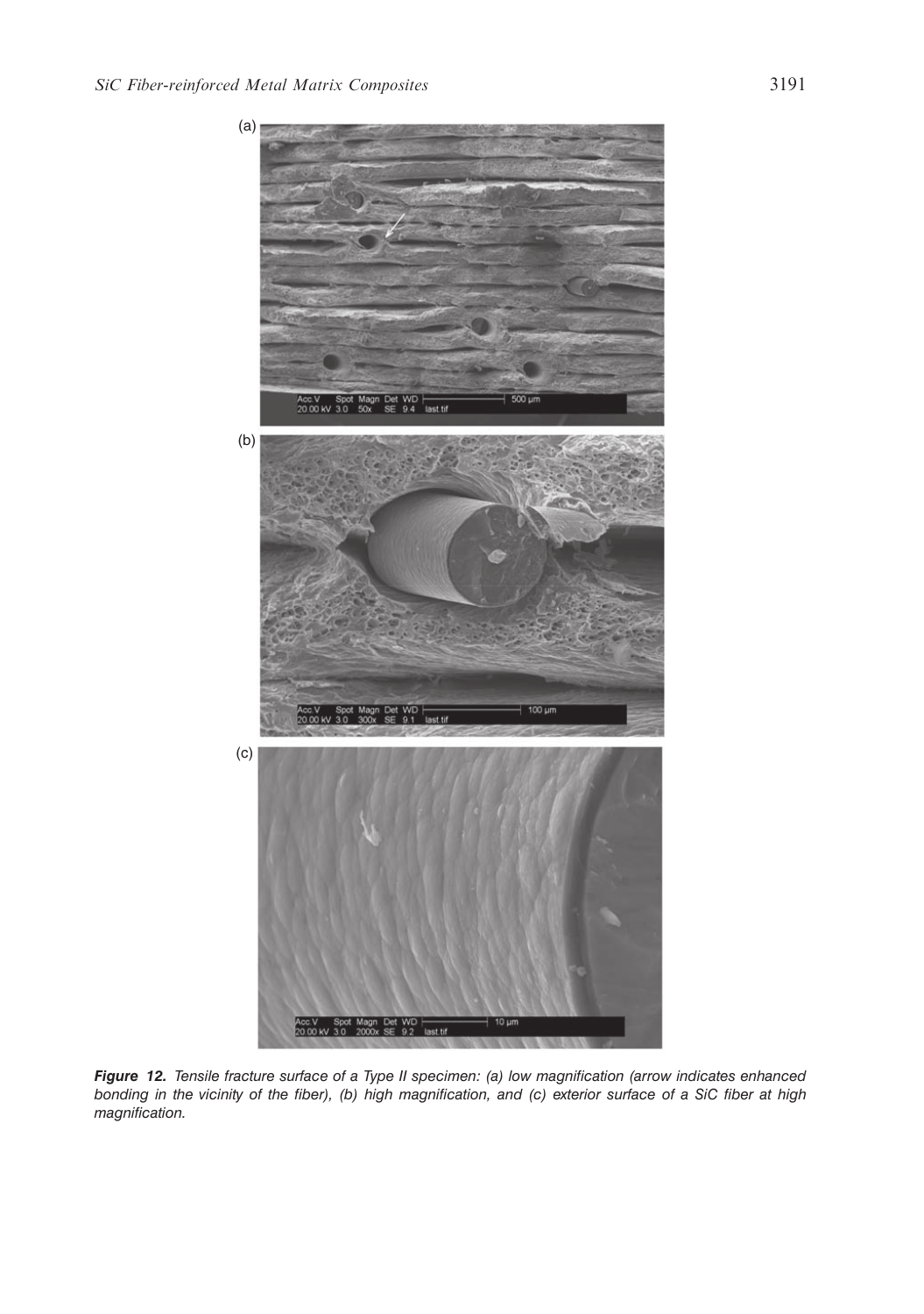

Figure 13. *Load*-*displacement curves of Type I and Type II specimens obtained in three-point bend tests.*



Figure 14. Results of three-point bend tests ( $\triangle$ : results for an individual specimen,  $\blacksquare$ : mean value for each *type of specimen).*

Typical load-displacement curves of Type I and Type II specimens are shown in Figure 13. As can be seen, the shapes of the load-displacement curves of Type I and Type II specimens were very similar. However, Type I specimen withstood considerably higher breaking loads  $(P_B)$  than Type II specimens. Figure 14 shows the shear strength values of the two types of specimens. The mean of shear strength of Type II specimens was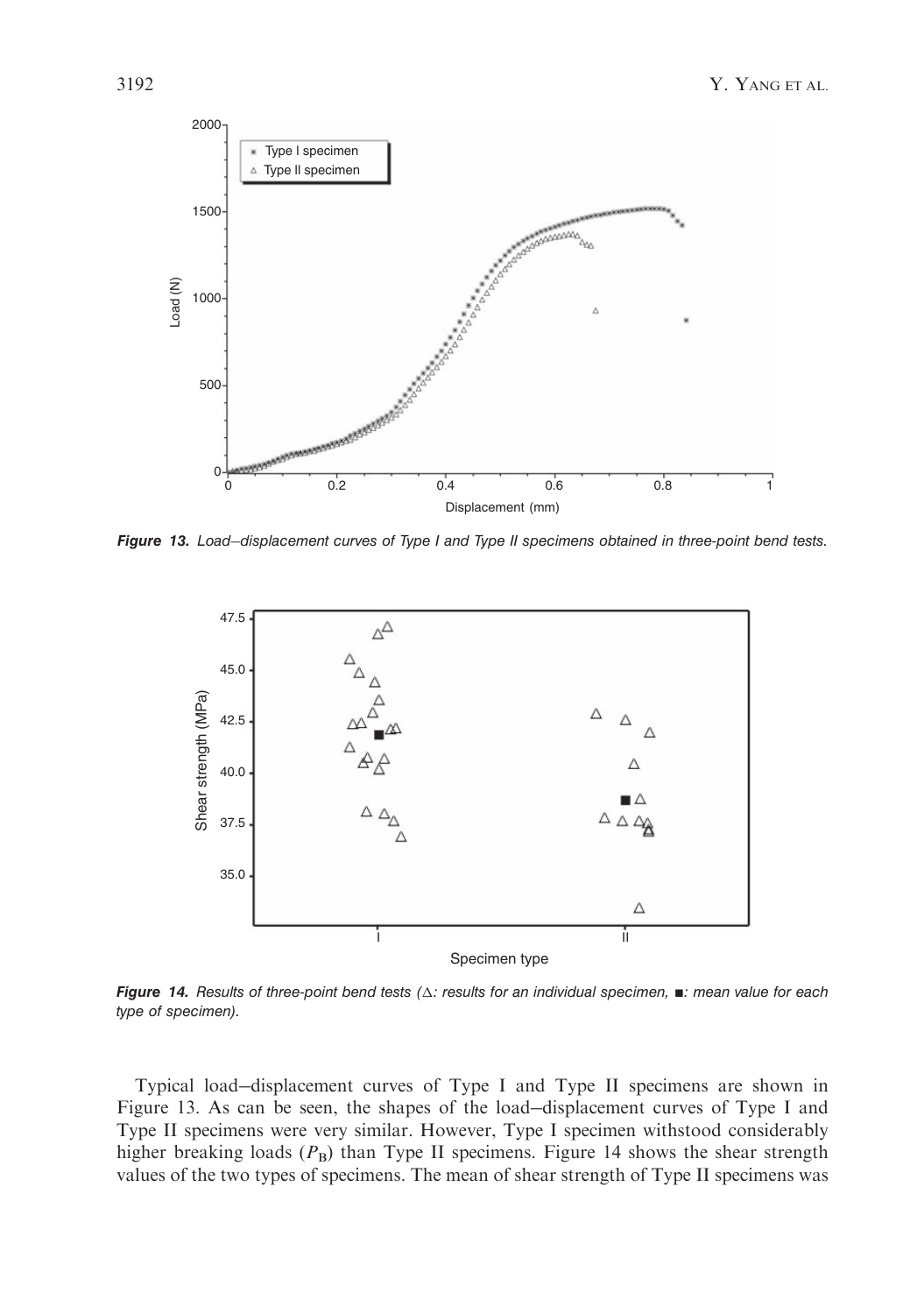| <b>Type</b> | Number of specimens | Mean  | <b>Standard deviation</b> | Standard error of mean |
|-------------|---------------------|-------|---------------------------|------------------------|
|             | 20                  | 41.92 | 2.93                      | 0.66                   |
| Ш           | 12                  | 38.77 | 2.74                      | 0.79                   |

Table 3. Two-sample t-test for three-point bend test.

*t*-Test of difference  $= 0$  (vs. >): *t*-value  $= 3.01$ , *p*-value  $= 0.003$ , and degree of freedom  $= 30$ .

found to be lower than that of Type I specimens. In view of the scatter in the results, a hypothesis test for the difference in means of ISS for the two types of specimens (twosample t-test) was conducted. The t-test results are given in Table 3. The p-value for the t-test is 0.003, which is smaller than the chosen  $\alpha$ -level of 5%. This confirms that the shear strengths of Type I specimens are statistically higher than those of Type II specimens at a confidence level of 95%.

While the ultrasonically embedded SiC fibers served as effective reinforcements under tensile loading conditions along the fiber length, they had some negative effects on the mechanical properties of the parts when subjected to bending loads. It is known that materials respond differently to different loading conditions and show greater susceptibility to certain failure modes. In bend tests, shear stresses of significantly greater magnitude generate at the fiber-matrix interface than in uniaxial tensile testing. Stress concentration effects due to the presence of fibers further amplify the shear stresses at the fiber-matrix interface. Therefore, during bend testing, crack can initiate easily at the fiber-matrix interface as there is nothing at the fiber-matrix interface other than friction due to surface roughness (there is no chemical or metallurgical bonding between the fiber and the matrix to help) to resist the shear stresses.

Based on the findings of this study, UC appears to be a good method of manufacturing fiber-reinforced MMCs. However, due to the mechanical nature of the fiber-matrix bonding achieved in UC, UC-fabricated MMC parts are likely to perform poorly when subjected to bending loads. While further studies are required to confirm this suggestion, future research efforts should focus on devising suitable techniques for improving fiber-matrix bonding in UC MMC parts.

### **CONCLUSIONS**

Peel tests, tensile tests, and three-point bend tests were carried out on UC Al 3003 specimens with and without embedded SiC fibers. In both peel tests and tensile tests, specimens containing SiC fibers showed superior properties compared to those containing no SiC fibers. However, in bend tests, specimens containing no SiC fibers showed better properties than those containing SiC fibers, raising questions about the adequacy of fiber-matrix bonding achieved in UC. Microstructural and fractographic studies provided clear evidence that UC results in mechanical entrapment of fibers, without any chemical interactions between the fiber and the matrix materials.

#### ACKNOWLEDGMENT

The authors would like to take the opportunity to thank the National Science Foundation (CMMI 0522908) for financially supporting this work.